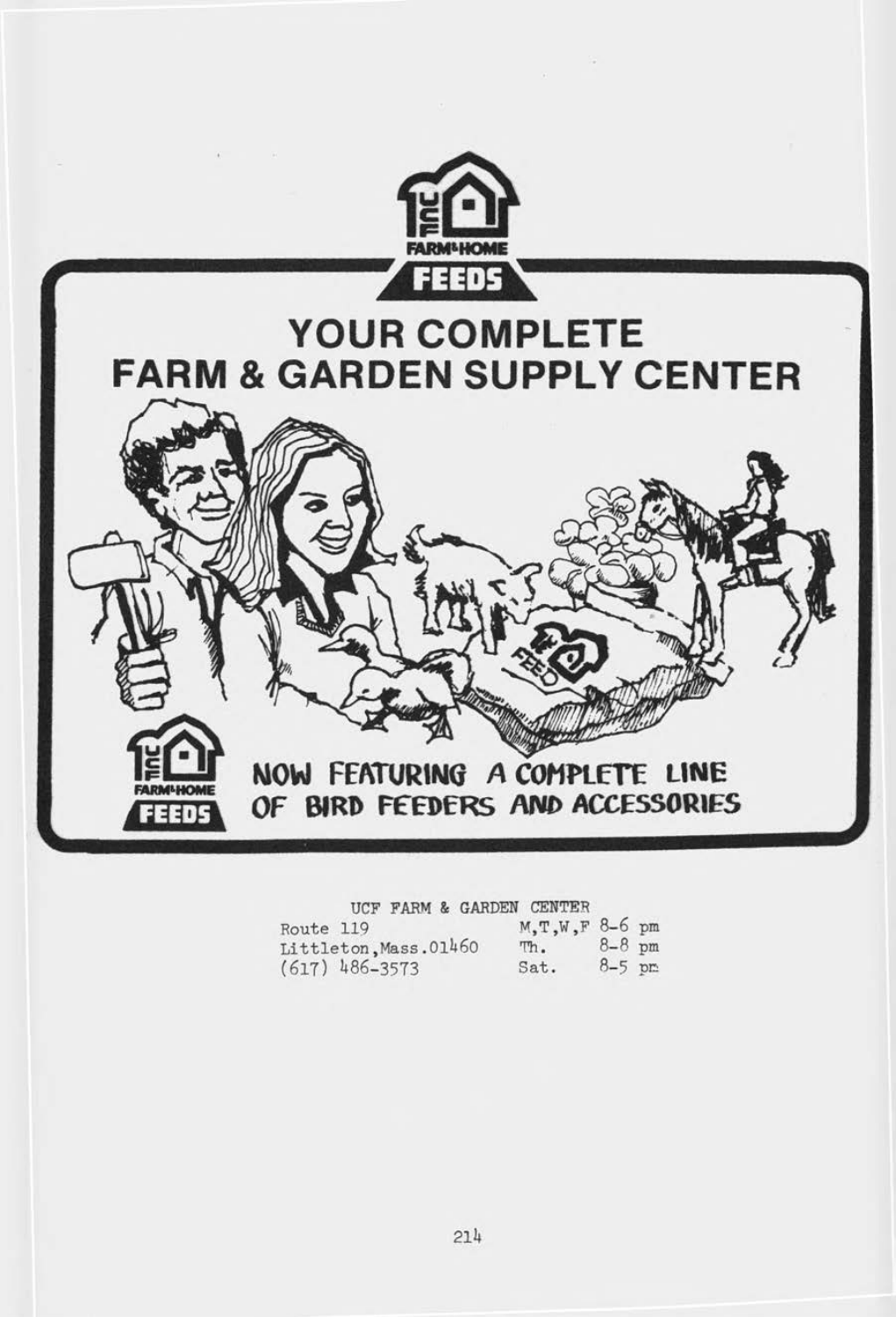| <b>U.S. POSTAL SERVICE</b><br>STATEMENT OF OWNERSHIP, MANAGEMENT AND CIRCULATION<br>(Required by 39 U.S.C. 3685)                                                                                                                                                                                                                                                                                                                                                                                                                                             |                                                                        |                                                                                         |
|--------------------------------------------------------------------------------------------------------------------------------------------------------------------------------------------------------------------------------------------------------------------------------------------------------------------------------------------------------------------------------------------------------------------------------------------------------------------------------------------------------------------------------------------------------------|------------------------------------------------------------------------|-----------------------------------------------------------------------------------------|
| <b>1. TITLE OF PUBLICATION</b><br>Bird Observer of Eastern Massachusetts                                                                                                                                                                                                                                                                                                                                                                                                                                                                                     | A, PUBLICATION NO.<br>9<br>8<br>3.<br>6<br>5<br>$-$                    | <b>2. DATE OF FILING</b><br>10/1/1980<br>$\Omega$                                       |
| <b>3. FREQUENCY OF ISSUE</b><br>Bi-monthly                                                                                                                                                                                                                                                                                                                                                                                                                                                                                                                   | A. NO. OF ISSUES PUBLISHED B.<br>ANNUALLY                              | <b>ANNUAL SUBSCRIPTION</b><br>PRICE<br>\$6.50                                           |
| 4. LOCATION OF KNOWN OFFICE OF PUBLICATION (Street, City, County, State and ZIP Code) (Not printers)<br>462 Trapelo Road, Belmont, Massachusetts                                                                                                                                                                                                                                                                                                                                                                                                             | 02178                                                                  |                                                                                         |
| 5. LOCATION OF THE HEADQUARTERS OR GENERAL BUSINESS OFFICES OF THE PUBLISHERS (Not printers)<br>462 Trapelo Road, Belmont, Massachusetts                                                                                                                                                                                                                                                                                                                                                                                                                     | 02178                                                                  |                                                                                         |
| NAMES AND COMPLETE ADDRESSES OF PUBLISHER, EDITOR, AND MANAGING EDITOR<br>6.                                                                                                                                                                                                                                                                                                                                                                                                                                                                                 |                                                                        |                                                                                         |
| PUBLISHER (Name and Address)<br>Bird Observer of Eastern Massachusetts, Inc., Belmont, Massachusetts                                                                                                                                                                                                                                                                                                                                                                                                                                                         |                                                                        |                                                                                         |
| <b>EDITOR</b> (Name and Address)<br>Paul M. Roberts, 24 Pearson Road, Somerville, Massachusetts 02144                                                                                                                                                                                                                                                                                                                                                                                                                                                        |                                                                        |                                                                                         |
| <b>MANAGING EDITOR (Name and Address)</b><br>Robert H. Stymeist, 358 Tappan Street, Brookline, Massachusetts 02146                                                                                                                                                                                                                                                                                                                                                                                                                                           |                                                                        |                                                                                         |
| 7. OWNER (If owned by a corporation, its name and address must be stated and also immediately thereunder the names and addresses of stock-<br>holders owning or holding 1 percent c. more of total amount of stock, If not owned by a corporation, the names and addresses of the individual<br>owners must be given. If owned by a partnership or other unincorporated firm, its name and address, as well as that of each individual must be<br>giving. If the publication is published by a nonprofit organization, its name and address must be stated.) |                                                                        |                                                                                         |
| NAME<br>Bird Observer of Eastern Massachusetts                                                                                                                                                                                                                                                                                                                                                                                                                                                                                                               | 462 Trapelo Road, Belmont, Mass.                                       | <b>ADDRESS</b><br>02178                                                                 |
| 8.<br>KNOWN BONDHOLDERS, MORTGAGEES, AND OTHER SECURITY HOLDERS OWNING OR HOLDING 1 PERCENT OR MORE OF<br>TOTAL AMOUNT OF BONDS, MORTGAGES OR OTHER SECURITIES (If there are none, so state)<br>NAME<br>None                                                                                                                                                                                                                                                                                                                                                 |                                                                        | <b>ADDRESS</b>                                                                          |
| The purpose, function, and nonprofit status of this organization and the exempt status for Federal income tax purposes (Check one)                                                                                                                                                                                                                                                                                                                                                                                                                           |                                                                        |                                                                                         |
| 9. FOR COMPLETION BY NONPROFIT ORGANIZATIONS AUTHORIZED TO MAIL AT SPECIAL RATES (Section 132.122, PSM)<br><b>HAVE NOT CHANGED DURING</b><br><b>HAVE CHANGED DURING</b><br>PRECEDING 12 MONTHS<br>PRECEDING 12 MONTHS                                                                                                                                                                                                                                                                                                                                        | with this statement.)<br>AVERAGE NO. COPIES EACH                       | (If changed, publisher must submit explanation of change<br>ACTUAL NO. COPIES OF SINGLE |
| EXTENT AND NATURE OF CIRCULATION                                                                                                                                                                                                                                                                                                                                                                                                                                                                                                                             | <b>ISSUE DURING PRECEDING</b><br><b>12 MONTHS</b>                      | <b>FILING DATE</b>                                                                      |
|                                                                                                                                                                                                                                                                                                                                                                                                                                                                                                                                                              | 600                                                                    | <b>ISSUE PUBLISHED NEAREST TO</b><br>600                                                |
| 1. SALES THROUGH DEALERS AND CARRIERS, STREET<br><b>VENDORS AND COUNTER SALES</b>                                                                                                                                                                                                                                                                                                                                                                                                                                                                            | None                                                                   | None                                                                                    |
| 2. MAIL SUBSCRIPTIONS                                                                                                                                                                                                                                                                                                                                                                                                                                                                                                                                        | 441                                                                    | 441                                                                                     |
|                                                                                                                                                                                                                                                                                                                                                                                                                                                                                                                                                              | 441                                                                    | 441                                                                                     |
| SAMPLES, COMPLIMENTARY, AND OTHER FREE COPIES                                                                                                                                                                                                                                                                                                                                                                                                                                                                                                                | 28                                                                     | 28                                                                                      |
| TOTAL DISTRIBUTION (Sum of $C$ and $D$ )                                                                                                                                                                                                                                                                                                                                                                                                                                                                                                                     | 469                                                                    | 469                                                                                     |
| I. OFFICE USE, LEFT OVER, UNACCOUNTED, SPOILED<br><b>AFTER PRINTING</b>                                                                                                                                                                                                                                                                                                                                                                                                                                                                                      | 131                                                                    | 131                                                                                     |
| 2. RETURNS FROM NEWS AGENTS                                                                                                                                                                                                                                                                                                                                                                                                                                                                                                                                  | None                                                                   | None                                                                                    |
| in A                                                                                                                                                                                                                                                                                                                                                                                                                                                                                                                                                         | 600                                                                    | 600                                                                                     |
| above are correct and complete.                                                                                                                                                                                                                                                                                                                                                                                                                                                                                                                              | SIGNATURE AND TITLE OF EDITOR, PUBLISHER, BUSINESS<br>MANAGER OR OWNER |                                                                                         |
| 10.<br>A. TOTAL NO. COPIES PRINTED (Net Press Run)<br><b>B. PAID CIRCULATION</b><br>C. TOTAL PAID CIRCULATION (Sum of 1031 and 10B2)<br>D. FREE DISTRIBUTION BY MAIL, CARRIER OR OTHER MEANS<br><b>F. COPIES NOT DISTRIBUTED</b><br>G. TOTAL (Sum of E, F1 and 2-should equal net press run shown<br>11. I certify that the statements made by me<br>12. FOR COMPLETION BY PUBLISHERS MAILING AT THE REGULAR RATES (Section                                                                                                                                  | 132.121, Postal Service Manual)                                        |                                                                                         |
| 39 U.S. C. 3626 provides in pertinent part: "No person who would have been entitled to mail matter under former section 4359 of this title<br>shall mall such matter at the rates provided under this subsection unless he files annually with the Postal Service a written request for permission<br>to mall matter at such rates."<br>In accordance with the provisions of this statute, I hereby request permission to mail the publication named in Item 1 at the phased postage                                                                         |                                                                        |                                                                                         |